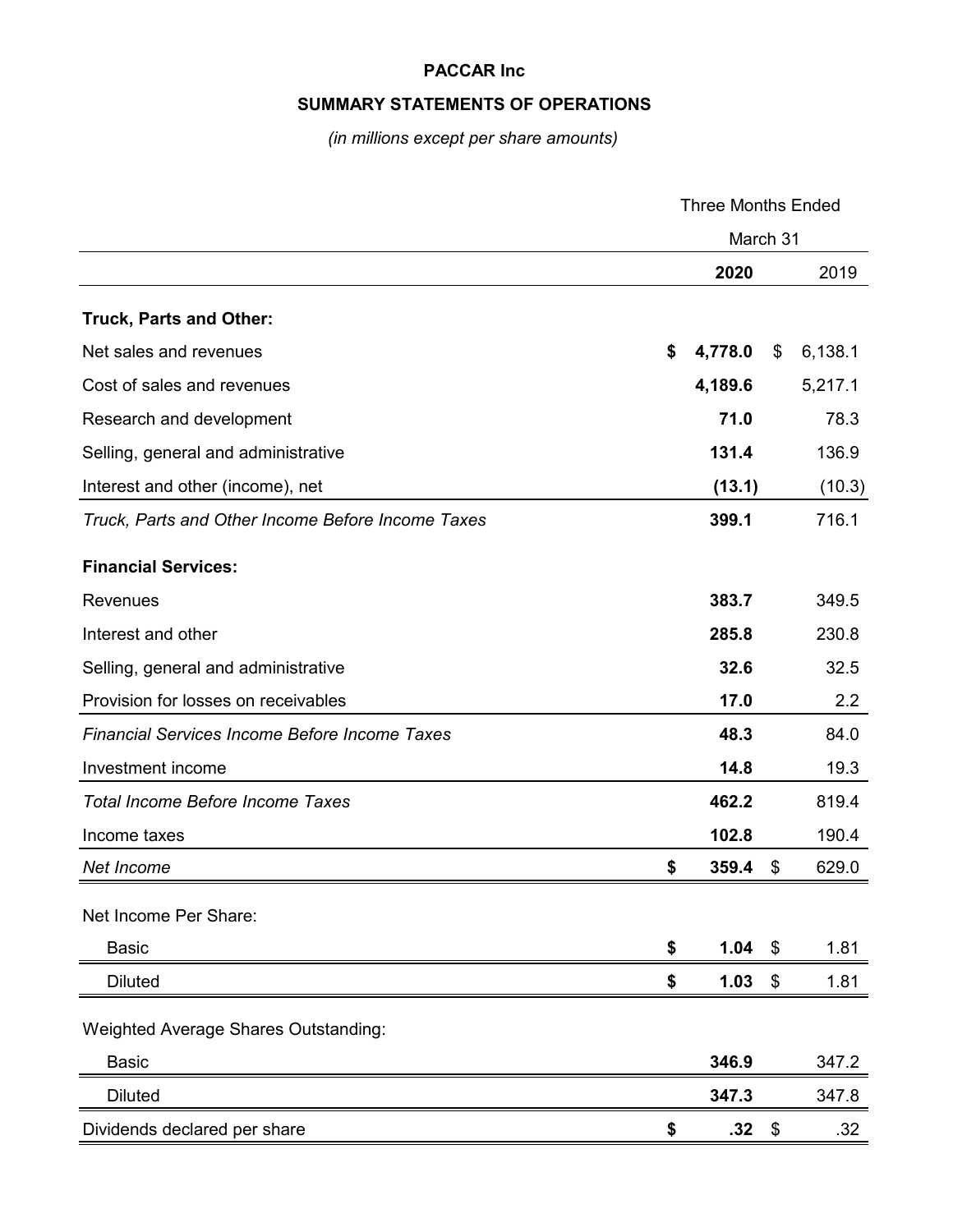# **CONDENSED BALANCE SHEETS**

# *(in millions)*

|                                               | <b>March 31</b> |    | December 31 |
|-----------------------------------------------|-----------------|----|-------------|
|                                               | 2020            |    | 2019        |
| <b>ASSETS</b>                                 |                 |    |             |
| <b>Truck, Parts and Other:</b>                |                 |    |             |
| Cash and marketable debt securities           | \$<br>4,328.1   | \$ | 5,169.4     |
| Trade and other receivables, net              | 1,277.0         |    | 1,306.1     |
| Inventories, net                              | 1,270.1         |    | 1,153.2     |
| Property, plant and equipment, net            | 2,925.3         |    | 2,883.8     |
| Equipment on operating leases and other, net  | 1,849.9         |    | 1,777.2     |
| <b>Financial Services Assets</b>              | 15,644.3        |    | 16,071.4    |
|                                               | \$<br>27,294.7  | \$ | 28,361.1    |
|                                               |                 |    |             |
| <b>LIABILITIES AND STOCKHOLDERS' EQUITY</b>   |                 |    |             |
| <b>Truck, Parts and Other:</b>                |                 |    |             |
| Accounts payable, deferred revenues and other | \$<br>5,156.5   | \$ | 6,013.1     |
| <b>Financial Services Liabilities</b>         | 12,500.8        |    | 12,641.9    |
| <b>STOCKHOLDERS' EQUITY</b>                   | 9,637.4         |    | 9,706.1     |
|                                               | \$<br>27,294.7  | \$ | 28,361.1    |
| <b>Common Shares Outstanding</b>              | 345.7           |    | 346.3       |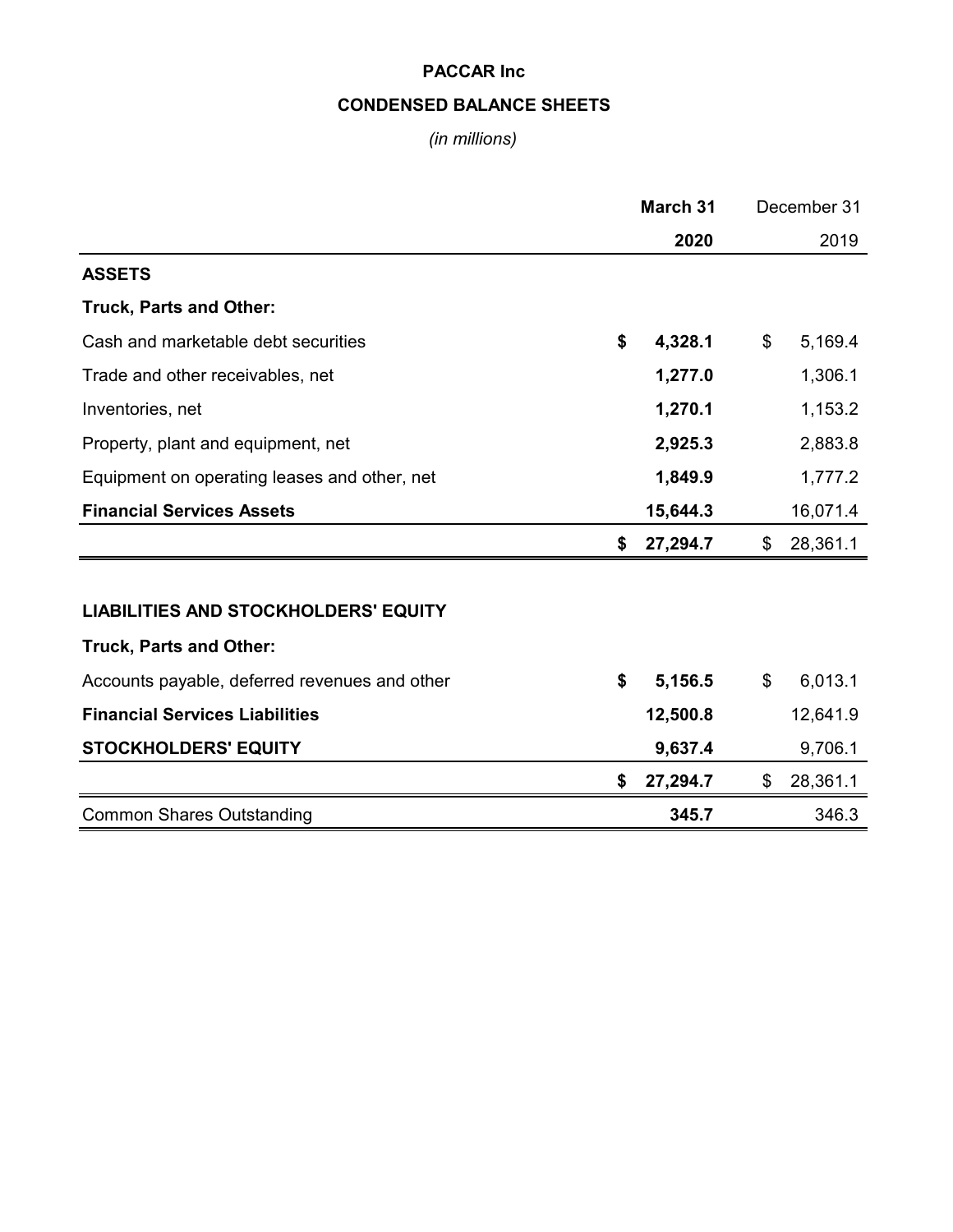## **CONDENSED CASH FLOW STATEMENTS**

*(in millions)*

| Three Months Ended March 31                             | 2020        | 2019        |
|---------------------------------------------------------|-------------|-------------|
| <b>OPERATING ACTIVITIES:</b>                            |             |             |
| Net income                                              | \$<br>359.4 | \$<br>629.0 |
| Depreciation and amortization:                          |             |             |
| Property, plant and equipment                           | 70.0        | 81.4        |
| Equipment on operating leases and other                 | 202.0       | 177.7       |
| Net change in trade receivables, inventory and payables | (193.9)     | (130.0)     |
| Net increase in wholesale receivables on new trucks     | (6.8)       | (402.7)     |
| All other operating activities, net                     | (4.8)       | 7.6         |
| <b>Net Cash Provided by Operating Activities</b>        | 425.9       | 363.0       |
| <b>INVESTING ACTIVITIES:</b>                            |             |             |
| Payments for property, plant and equipment              | (176.4)     | (102.8)     |
| Acquisitions of equipment for operating leases          | (280.1)     | (287.4)     |
| Net increase in financial services receivables          | (94.2)      | (119.0)     |
| Net decrease (increase) in marketable debt securities   | 40.5        | (56.0)      |
| Proceeds from asset disposals and other                 | 130.4       | 164.5       |
| <b>Net Cash Used in Investing Activities</b>            | (379.8)     | (400.7)     |
| <b>FINANCING ACTIVITIES:</b>                            |             |             |
| Payments of cash dividends                              | (907.4)     | (806.1)     |
| Purchases of treasury stock                             | (41.5)      | (32.9)      |
| Proceeds from stock compensation transactions           | 6.3         | 15.9        |
| Net increase in debt                                    | 108.9       | 272.8       |
| <b>Net Cash Used in Financing Activities</b>            | (833.7)     | (550.3)     |
| Effect of exchange rate changes on cash                 | (64.4)      | (5.3)       |
| Net Decrease in Cash and Cash Equivalents               | (852.0)     | (593.3)     |
| Cash and cash equivalents at beginning of period        | 4,175.1     | 3,435.9     |
| Cash and cash equivalents at end of period              | \$3,323.1   | \$2,842.6   |